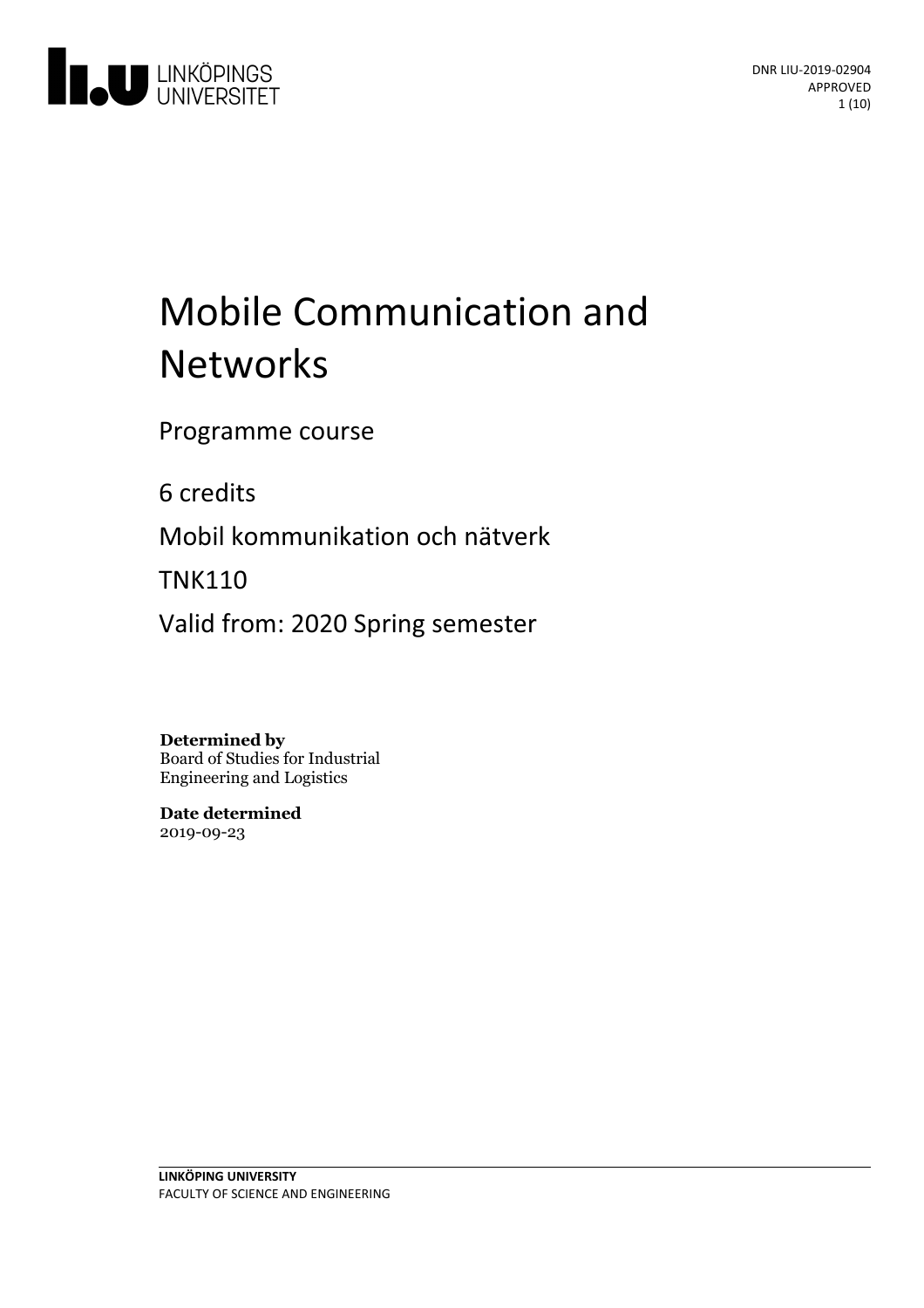## Main field of study

Electrical Engineering, Transportation Systems Engineering

# Course level

Second cycle

### Advancement level

A1X

### Course offered for

Master's Programme in Intelligent Transport Systems and Logistics

### Entry requirements

Note: Admission requirements for non-programme students usually also include admission requirements for the programme and threshold requirements for progression within the programme, or corresponding.

# Prerequisites

Basic courses in programming and statistics as well as basic course in computer networking and/or telecommunication.

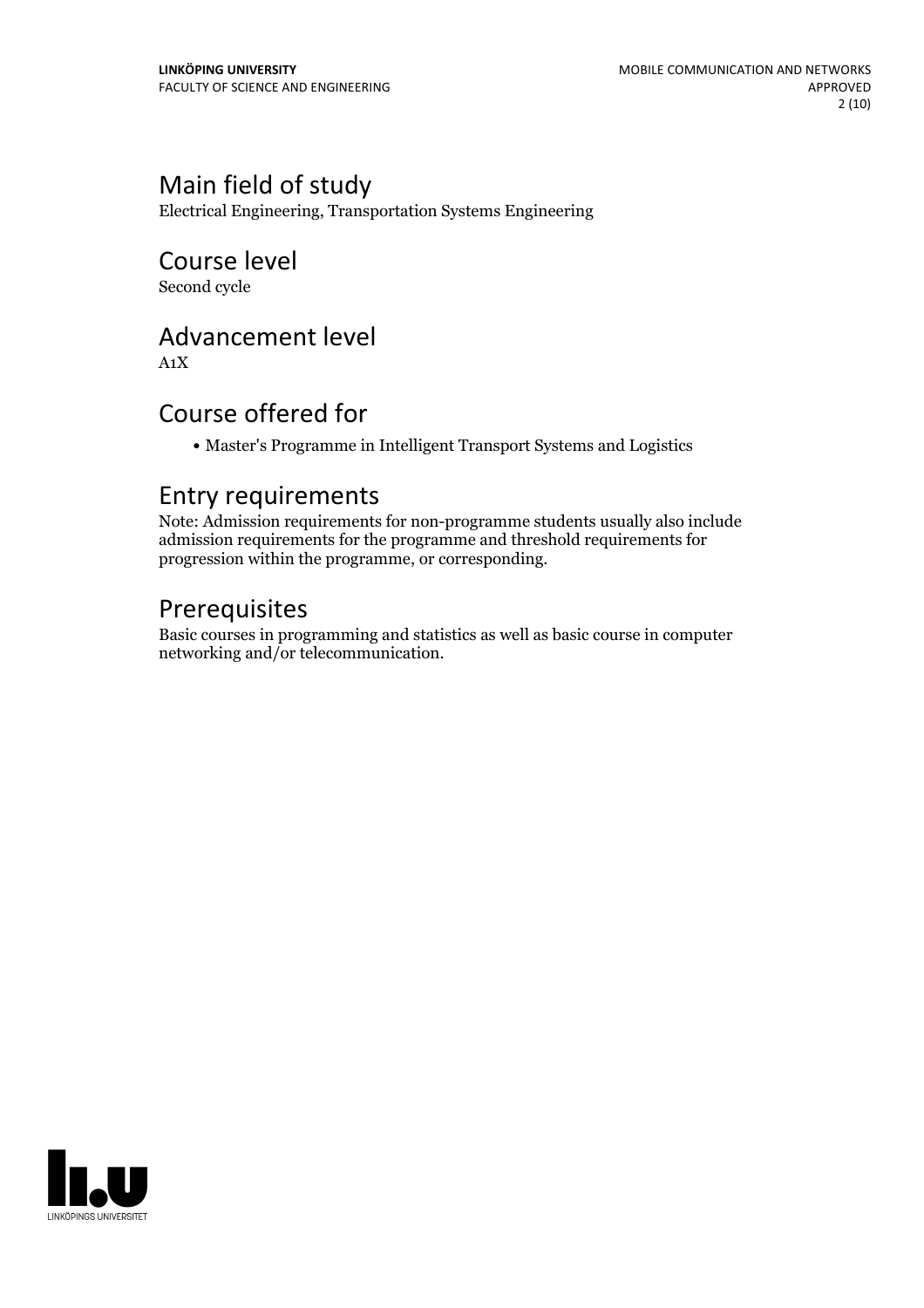# Intended learning outcomes

The course aims to provide knowledge in mobile communications, especially different system characteristics, modeling and performance. The students should after completing the course be able to:

- Identify the most important components and functions of a mobile communication system
- Explain the differences in characteristics between different types of mobile communication systems and motivate their existence
- Compare and explain areas of applications for different mobile communication systems
- Relate functions, terms and technologies to the correct level in a communication system architecture
- $\bullet$  Argue for the role of the mobile communication systems in different applications
- Evaluate trade-offs between different mobile communication technologies and systems
- Define and calculate key performance metrics of a mobile communication system
- Assess the performance of different mobile commmunication technologies given a set of application requirements
- Apply models and methods for planning of cellular networks
- Quantitatively model and evaluate selected parts of a mobile communication system
- Apply previous knowledge from statistics, modeling, programming and data/telecommunications in the area of mobile communications
- Independently plan, perform and document a research oriented project in the area of mobile communications

### Course content

Overview of modulation, channel coding, and medium access control for mobile networks. Performance metrics and trade-offs. Models for capacity, mobility and radio resource management. Network planning and dimensioning. Specific systems, such as WiFi, GPRS, and HSDPA.

# Teaching and working methods

Lectures, tutorials and smaller project assignment. The course runs over the entire spring semester.

### Examination

| TEN2 | Written examination | 3 credits | U, 3, 4, 5 |
|------|---------------------|-----------|------------|
| UPG1 | Project Work        | 2 credits | U.G        |
| LAB1 | Laboratory work     | 1 credits | U.G        |

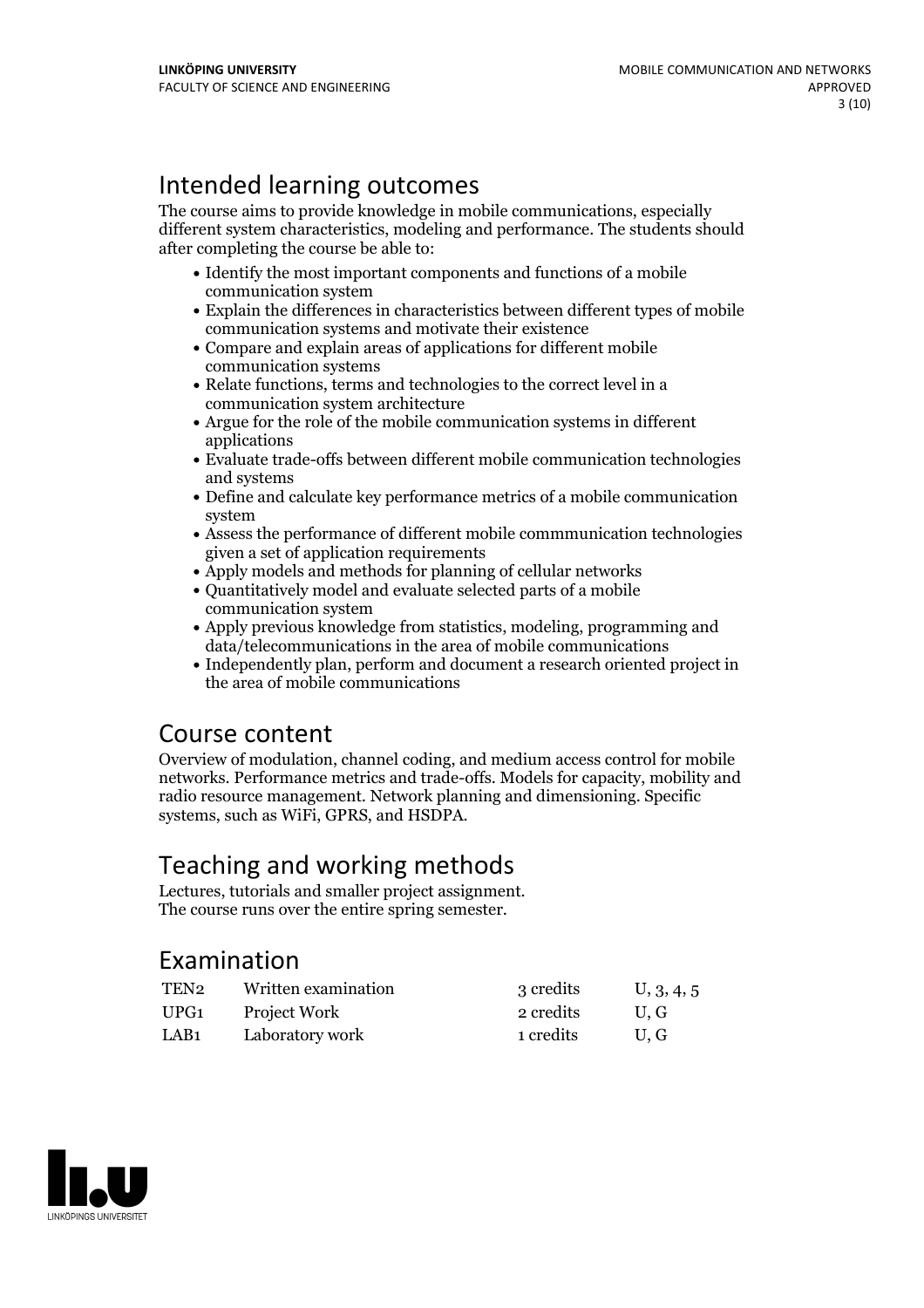### Grades

Four-grade scale, LiU, U, 3, 4, 5

# Other information

*Supplementary courses:* Wireless Communication Systems, Network Simulation, Positioning Systems

#### **About teaching and examination language**

The teaching language is presented in the Overview tab for each course. The examination language relates to the teaching language as follows:

- If teaching language is Swedish, the course as a whole or in large parts, is taught in Swedish. Please note that although teaching language is Swedish, parts of the course could be given in English. Examination language is
- Swedish.<br>• If teaching language is Swedish/English, the course as a whole will be taught in English if students without prior knowledge of the Swedish language participate. Examination language is Swedish or English
- (depending on teaching language).<br>• If teaching language is English, the course as a whole is taught in English.<br>Examination language is English.

#### **Other**

The course is conducted in a manner where both men's and women's

experience and knowledge are made visible and developed. The planning and implementation of <sup>a</sup> course should correspond to the course syllabus. The course evaluation should therefore be conducted with the course syllabus as a starting point.

### Department

Institutionen för teknik och naturvetenskap

#### Director of Studies or equivalent Erik Bergfeldt

Examiner

Nikolaos Pappas

### Education components

Preliminary scheduled hours: 48 h Recommended self-study hours: 112 h

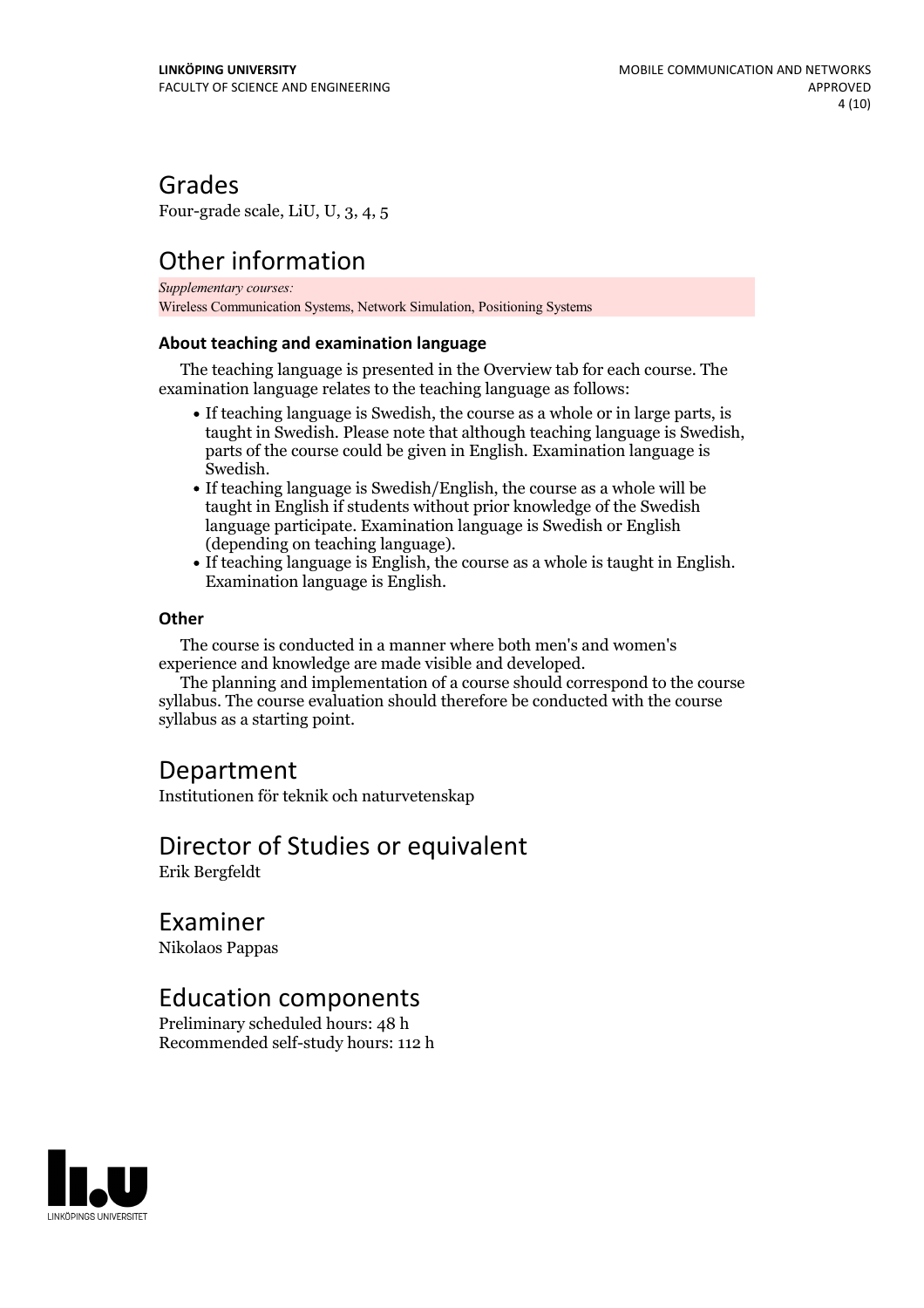# Course literature

Vijay Garg, Wireless Communications and Networking, Elsevier, 2007, ISBN 978- 0-12-373580-5

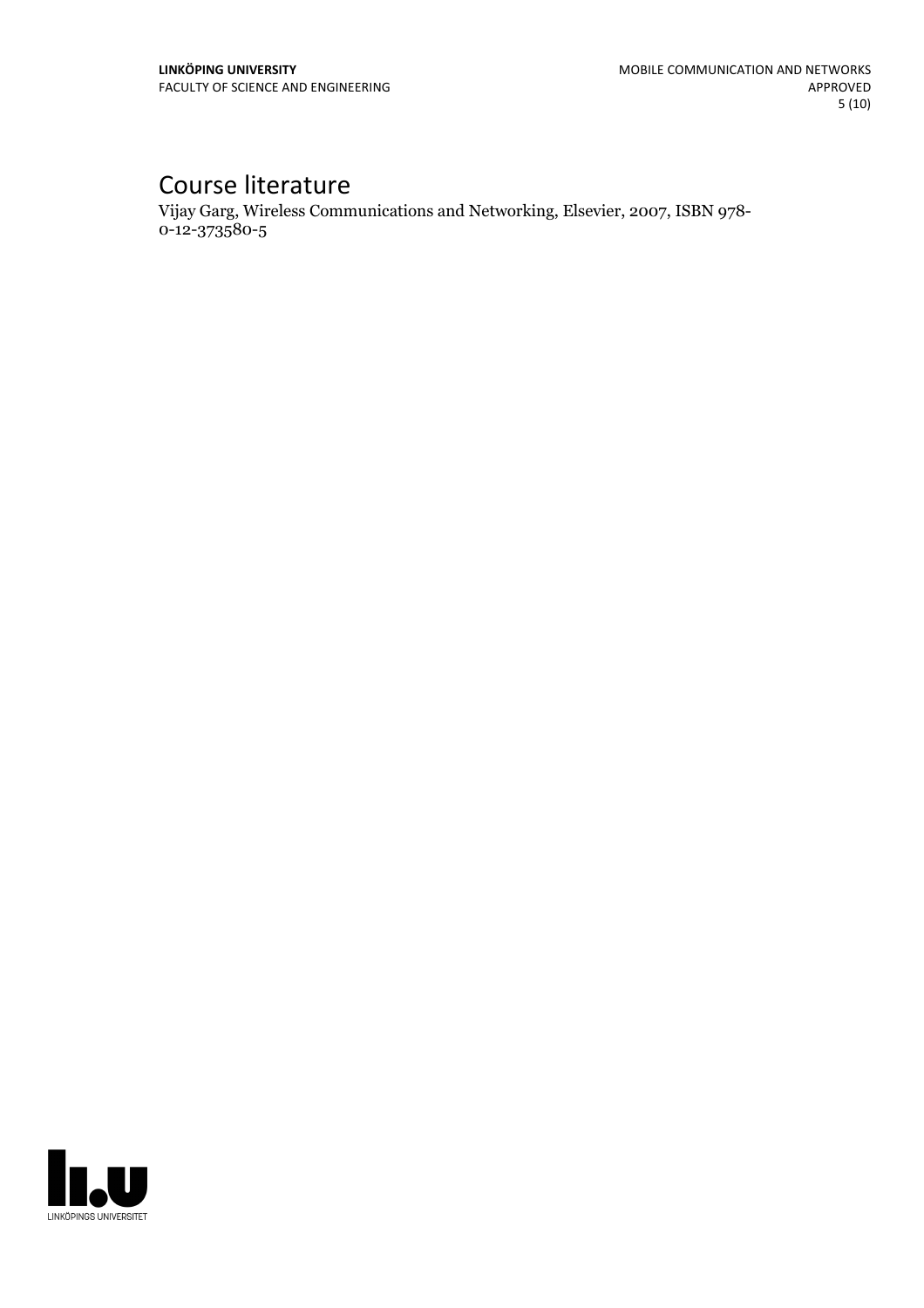# **Common rules**

#### **Course syllabus**

A syllabus must be established for each course. The syllabus specifies the aim and contents of the course, and the prior knowledge that a student must have in order to be able to benefit from the course.

### **Timetabling**

Courses are timetabled after a decision has been made for this course concerning its assignment to a timetable module.

#### **Interrupting a course**

The vice-chancellor's decision concerning regulations for registration, deregistration and reporting results (Dnr LiU-2015-01241) states that interruptions in study are to be recorded in Ladok. Thus, all students who do not participate in a course for which they have registered must record the interruption, such that the registration on the course can be removed. Deregistration from <sup>a</sup> course is carried outusing <sup>a</sup> web-based form: https://www.lith.liu.se/for-studenter/kurskomplettering?l=en.

### **Cancelled courses**

Courses with few participants (fewer than 10) may be cancelled or organised in a manner that differs from that stated in the course syllabus. The Dean is to deliberate and decide whether a course is to be cancelled or changed from the course syllabus.

### **Guidelines relatingto examinations and examiners**

For details, see Guidelines for education and examination for first-cycle and second-cycle education at Linköping University, http://styrdokument.liu.se/Regelsamling/VisaBeslut/917592.

An examiner must be employed as a teacher at LiU according to the LiU Regulations for Appointments

(https://styrdokument.liu.se/Regelsamling/VisaBeslut/622784). For courses in second-cycle, the following teachers can be appointed as examiner: Professor (including Adjunct and Visiting Professor), Associate Professor (including Adjunct), Senior Lecturer (including Adjunct and Visiting Senior Lecturer), Research Fellow, or Postdoc. For courses in first-cycle, Assistant Lecturer (including Adjunct and Visiting Assistant Lecturer) can also be appointed as examiner in addition to those listed for second-cycle courses. In exceptional cases, a Part-time Lecturer can also be appointed as an examiner at both first- and second cycle, see Delegation of authority for the Board of Faculty of Science and Engineering.

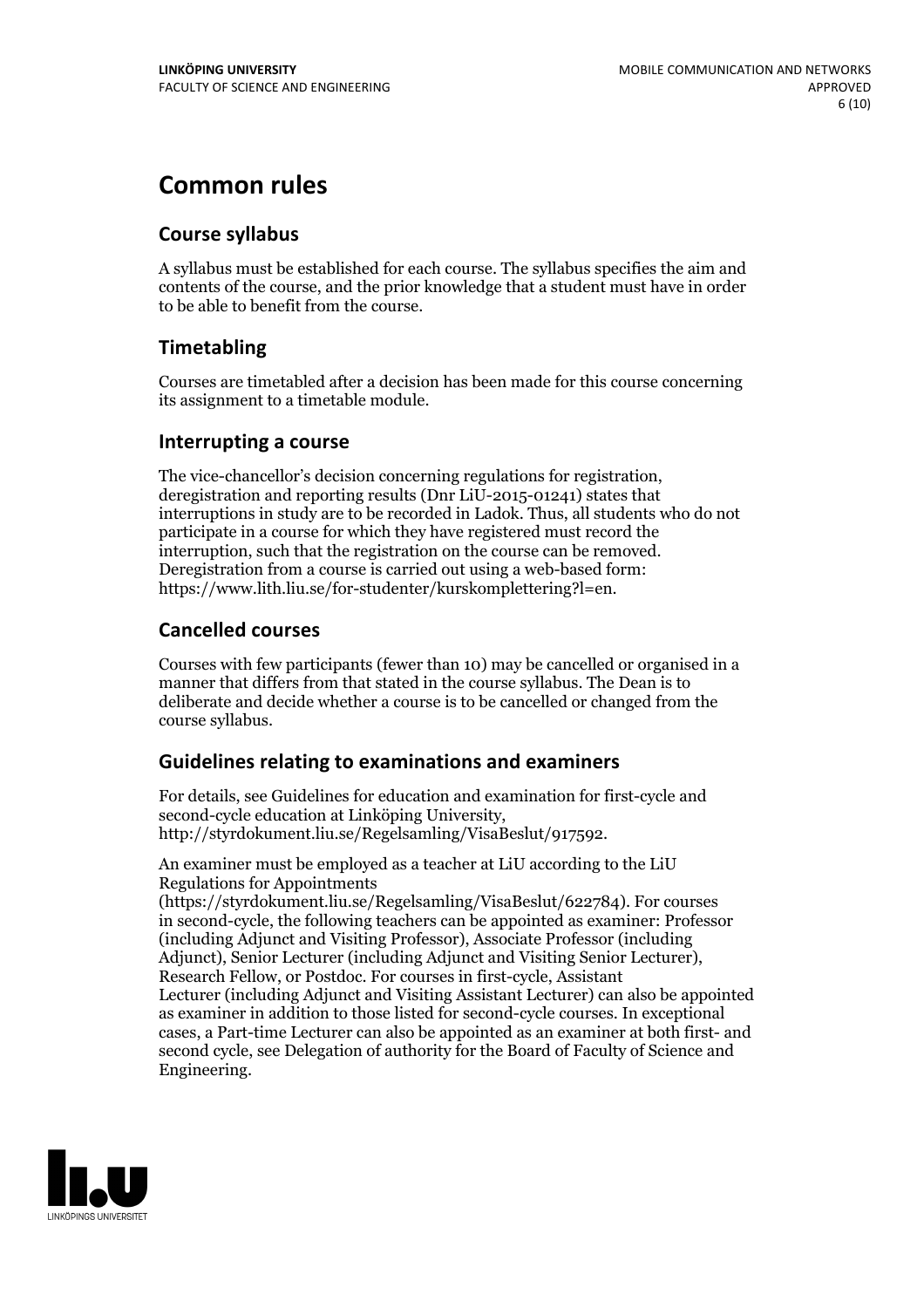#### **Forms of examination**

#### **Examination**

Written and oral examinations are held at least three times a year: once immediately after the end of the course, once in August, and once (usually) in one of the re-examination periods. Examinations held at other times are to follow a decision of the board of studies.

Principles for examination scheduling for courses that follow the study periods:

- courses given in VT1 are examined for the first time in March, with re-examination in June and August
- courses given in VT2 are examined for the first time in May, with re-examination in August and October
- courses given in HT1 are examined for the first time in October, with re-examination in January and August
- courses given in HT2 are examined for the first time in January, with re-examination in March and in August.

The examination schedule is based on the structure of timetable modules, but there may be deviations from this, mainly in the case of courses that are studied and examined for several programmes and in lower grades (i.e. 1 and 2).

Examinations for courses that the board of studies has decided are to be held in alternate years are held three times during the school year in which the course is given according to the principles stated above.

Examinations for courses that are cancelled orrescheduled such that they are not given in one or several years are held three times during the year that immediately follows the course, with examination scheduling that corresponds to the scheduling that was in force before the course was cancelled or rescheduled.

When a course is given for the last time, the regular examination and two re-<br>examinations will be offered. Thereafter, examinations are phased out by offering three examinations during the following academic year at the same times as the examinations in any substitute course. If there is no substitute course, three examinations will be offered during re-examination periods during the following academic year. Other examination times are decided by the board of studies. In all cases above, the examination is also offered one more time during the academic year after the following, unless the board of studies decides otherwise.

If a course is given during several periods of the year (for programmes, or on different occasions for different programmes) the board or boards of studies determine together the scheduling and frequency of re-examination occasions.

#### **Registration for examination**

In order to take an examination, a student must register in advance at the Student Portal during the registration period, which opens 30 days before the date of the examination and closes 10 days before it. Candidates are informed of the location of the examination by email, four days in advance. Students who have not

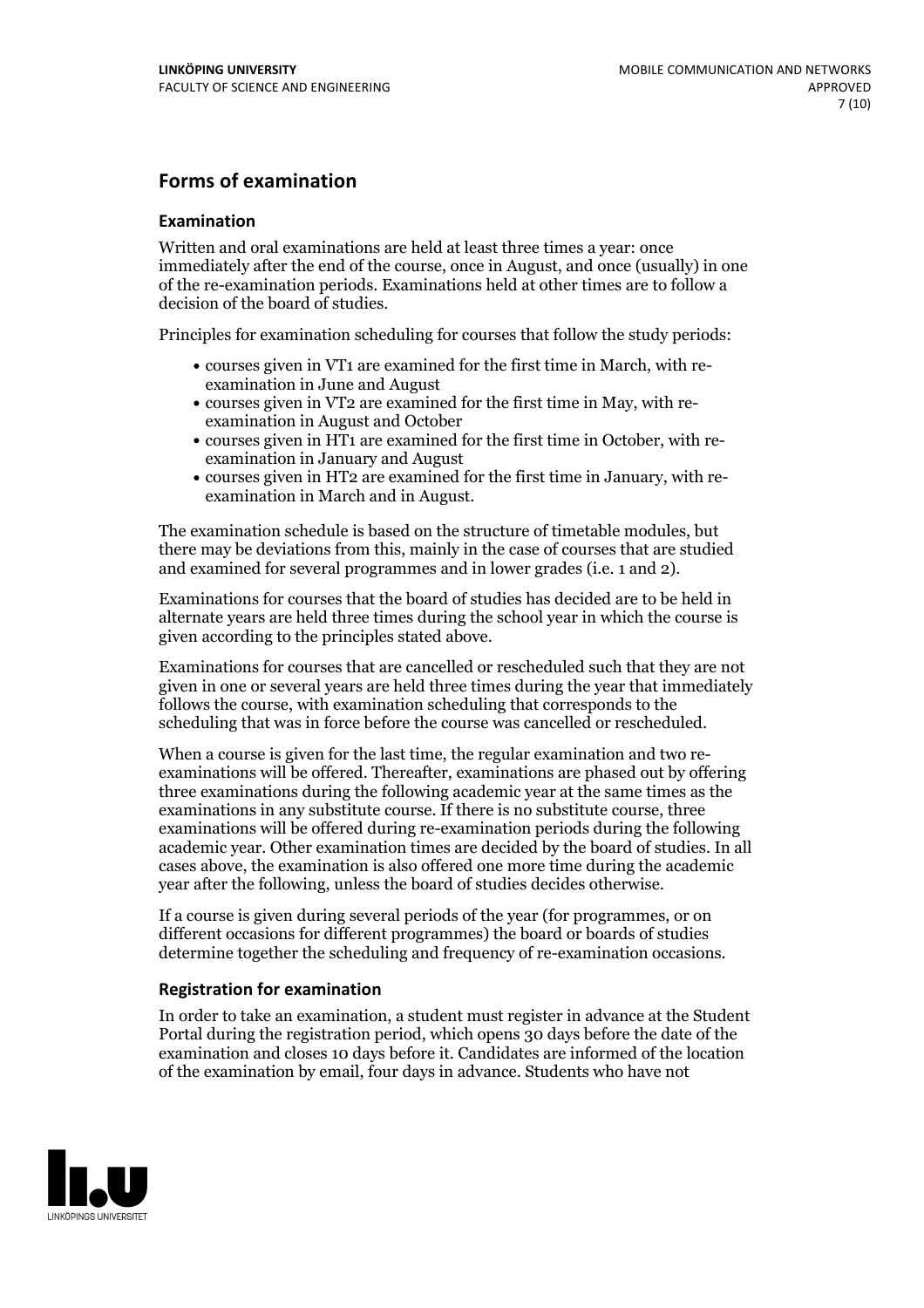registered for an examination run the risk of being refused admittance to the examination, if space is not available.

Symbols used in the examination registration system:

\*\* denotes that the examination is being given for the penultimate time.

\* denotes that the examination is being given for the last time.

#### **Code of conduct for students during examinations**

Details are given in a decision in the university's rule book: http://styrdokument.liu.se/Regelsamling/VisaBeslut/622682.

#### **Retakes for higher grade**

Students at the Institute of Technology at LiU have the right to retake written examinations and computer-based examinations in an attempt to achieve a higher grade. This is valid for all examination components with code "TEN" and "DAT". The same right may not be exercised for other examination components, unless otherwise specified in the course syllabus.

A retake is not possible on courses that are included in an issued degree diploma.

#### **Retakes of other forms of examination**

Regulations concerning retakes of other forms of examination than written examinations and computer-based examinations are given in the LiU guidelines

http://styrdokument.liu.se/Regelsamling/VisaBeslut/917592.

#### **Plagiarism**

For examinations that involve the writing of reports, in cases in which it can be assumed that the student has had access to other sources (such as during project work, writing essays, etc.), the material submitted must be prepared in accordance with principles for acceptable practice when referring to sources (references or quotations for which the source is specified) when the text, images, ideas, data,  $\vec{e}$  etc. of other people are used. It is also to be made clear whether the author has reused his or her own text, images, ideas, data, etc. from previous examinations, such as degree projects, project reports, etc. (this is sometimes known as "self- plagiarism").

A failure to specify such sources may be regarded as attempted deception during examination.

#### **Attempts to cheat**

In the event of <sup>a</sup> suspected attempt by <sup>a</sup> student to cheat during an examination, or when study performance is to be assessed as specified in Chapter <sup>10</sup> of the Higher Education Ordinance, the examiner is to report this to the disciplinary board of the university. Possible consequences for the student are suspension from study and a formal warning. More information is available at https://www.student.liu.se/studenttjanster/lagar-regler-rattigheter?l=en.

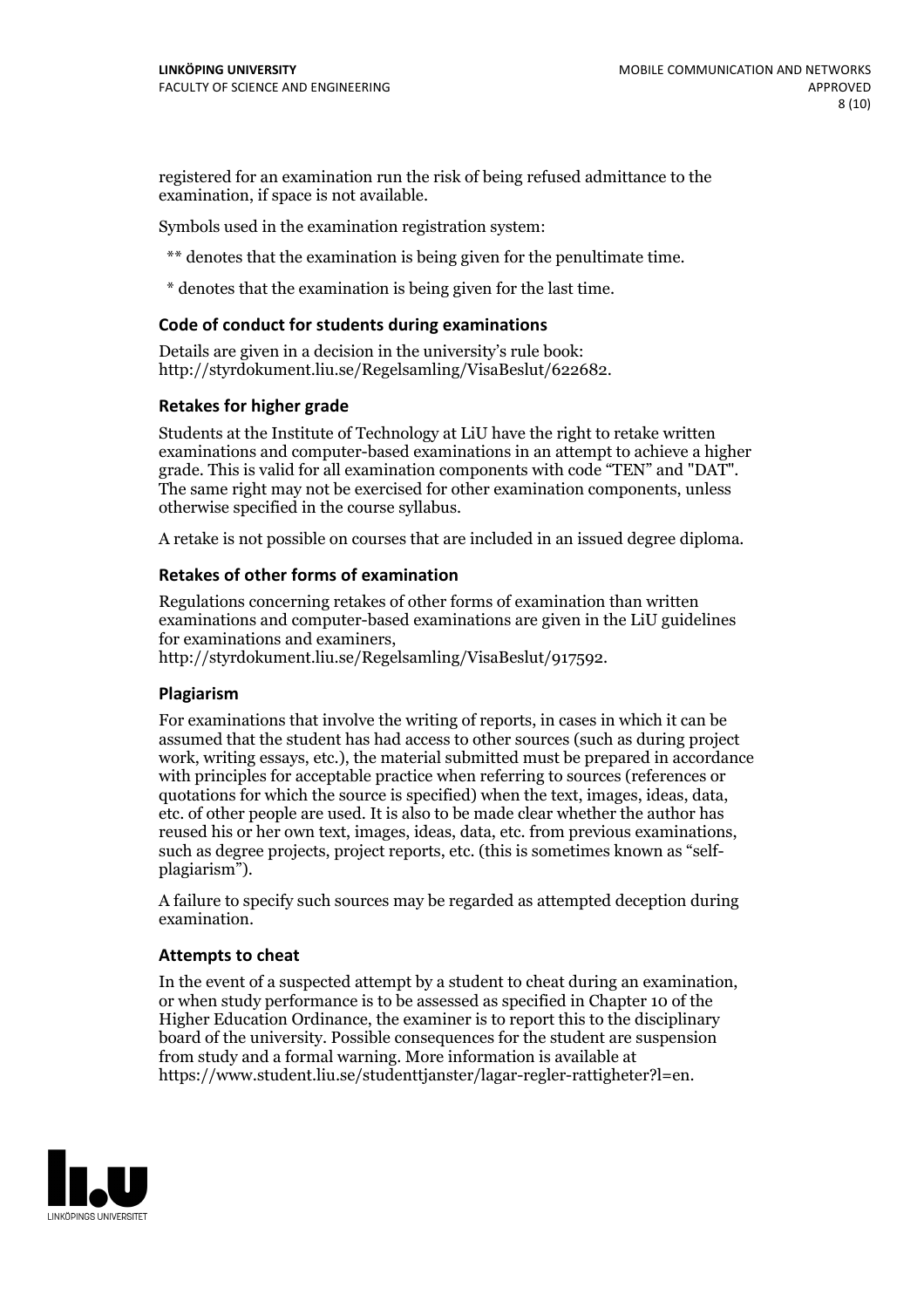#### **Grades**

The grades that are preferably to be used are Fail (U), Pass (3), Pass not without distinction  $(4)$  and Pass with distinction  $(5)$ .

- 1. Grades U, 3, 4, 5 are to be awarded for courses that have written
- examinations. 2. Grades Fail (U) and Pass (G) may be awarded for courses with <sup>a</sup> large degree of practical components such as laboratory work, project work and group work. 3. Grades Fail (U) and Pass (G) are to be used for degree projects and other
- independent work.

#### **Examination components**

- 
- 1. Grades U, 3, 4, <sup>5</sup> are to be awarded for written examinations (TEN). 2. Examination components for which the grades Fail (U) and Pass (G) may be awarded are laboratory work (LAB), project work (PRA), preparatory written examination (KTR), oral examination (MUN), computer-based
- examination (DAT), home assignment (HEM), and assignment (UPG). 3. Students receive grades either Fail (U) or Pass (G) for other examination components in which the examination criteria are satisfied principally through active attendance such as other examination (ANN), tutorial group (BAS) or examination item (MOM). 4. Grades Fail (U) and Pass (G) are to be used for the examination
- components Opposition (OPPO) and Attendance at thesis presentation (AUSK) (i.e. part of the degree project).

For mandatory components, the following applies: If special circumstances prevail, and if it is possible with consideration of the nature of the compulsory component, the examiner may decide to replace the compulsory component with another equivalent component. (In accordance with the LiU Guidelines for education and examination for first-cycle and second-cycle education at Linköping University, http://styrdokument.liu.se/Regelsamling/VisaBeslut/917592).

For written examinations, the following applies: If the LiU coordinator for students with disabilities has granted a student the right to an adapted examination for a written examination in an examination hall, the student has the right to it. If the coordinator has instead recommended for the student an adapted examination or alternative form of examination, the examiner may grant this if the examiner assesses that it is possible, based on consideration of the course objectives. (In accordance with the LiU Guidelines for education and examination for first-cycle and second-cycle education at Linköping University, http://styrdokument.liu.se/Regelsamling/VisaBeslut/917592).

The examination results for a student are reported at the relevant department.

### **Regulations (applyto LiU in its entirety)**

The university is a government agency whose operations are regulated by